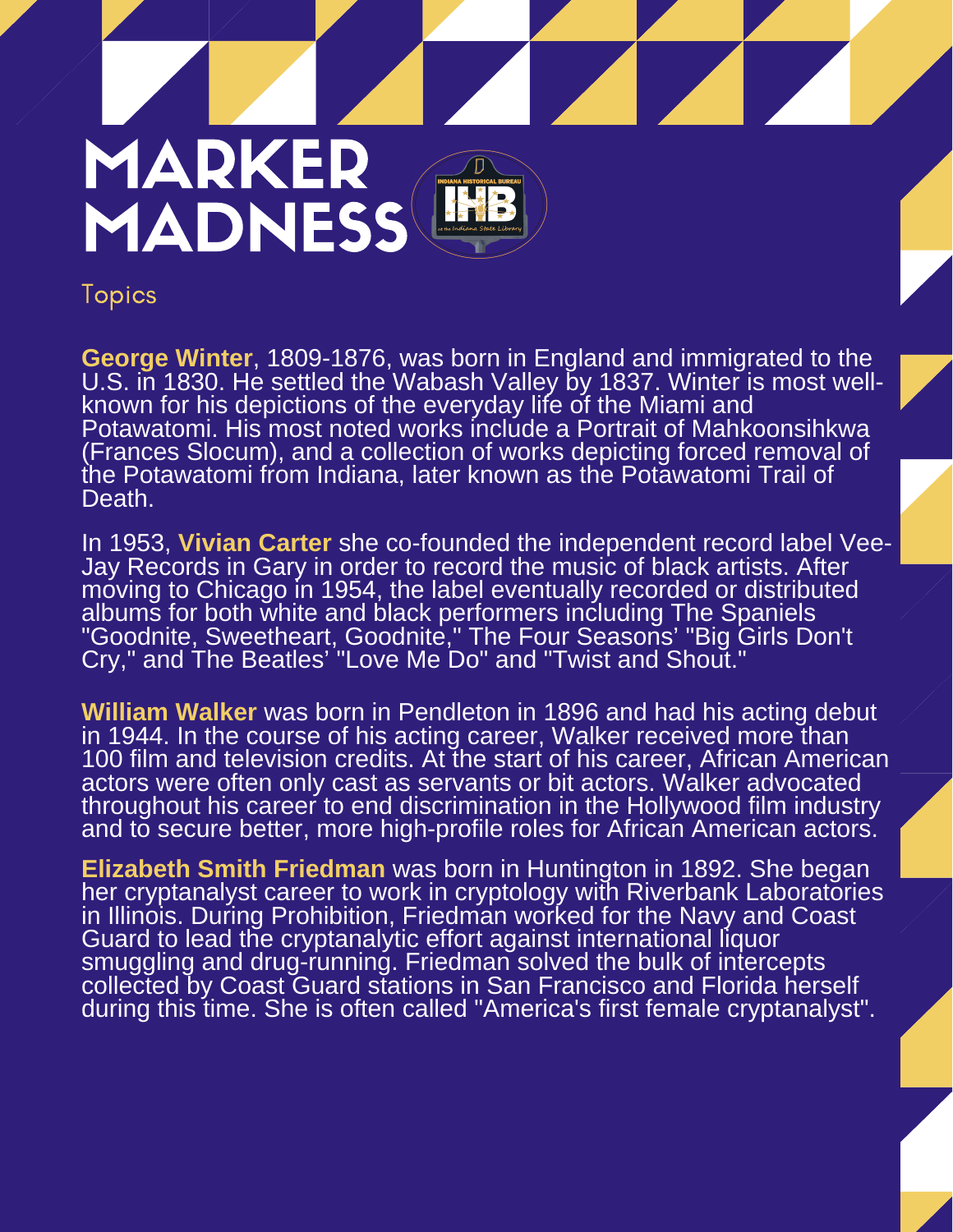**Leroy Edgar Burney** was born in Decatur County and was educated at Butler University and Indiana University. He served as Indiana's health officer from 1945 to 1954. As surgeon general, he was the first federal official to publicly link cigarette smoking with lung cancer. On July 12, 1957, he announced, "The Public Health Service feels the weight of the evidence is increasingly pointing in one direction; that excessive smoking is one of the causative factors in lung cancer."

Is one of the causative factors in lung cancer."<br>
Susan Wallace, born in Crawfordsville in 1830, was an author whose<br>
work focused on daily life, travel, and Christianity. She published travel<br>
articles in several newspape Mexico Territory, the Middle East, and Eur<br>works, Land of the Pueblos, explores the r<br>Territory and the Pueblo people who lived **Susan Wallace**, born in Crawfordsville in 1830, was an author whose articles in several newspaper, including essays on her travels in New Mexico Territory, the Middle East, and Europe. One of her most influential works, Land of the Pueblos, explores the natural history of New Mexico Territory and the Pueblo people who lived there.

In 1938, Dr. Tolla Harger of Indiana Unive<br>could measure a blood alcohol level. He<br>"Drunkometer." Harger worked with the<br>establish model impaired driving legislatic his device. Indiana was the first state to adopt the legis<br>1954, Indiana State Police photographer Robert Borke<br>Hargers work, making a more portable and effective de<br>Breathalyzer. In 1938, Dr. Tolla Harger of Indiana University unveiled a device which could measure a blood alcohol level. He called the device the "**Drunkometer**." Harger worked with the National Safety Council to establish model impaired driving legislation, which was made possible by his device. Indiana was the first state to adopt the legislation in 1939. In 1954, Indiana State Police photographer Robert Borkenstein built upon Hargers work, making a more portable and effective device - the Breathalyzer.

In 1948<br>what h<br>control<br>automo including self-driving cars. 'rubber. Teetor's device paved the way for more advance technology In 1948, Hagerstown's **Ralph Teetor**, blind since youth, filed a patent for what he trademarked as Speedostat, what we popularly today call cruise control. Theories as to why he turned his attention to regulating automobile speed include the shaky accelerator foot of his chauffer and World War II speed restrictions, which were designed to save gas and tire

On July 12, 1835, two factions of Irish immigrants who had been<br>constructing the Wabash and Erie Canal, skirmished at Lagro. The militia 17- 28 JANUARY 2020 | 28 JANUARY 2020 | 28 JANUARY 2020 | 28 JANUARY 2020 | 28 JANUARY 2020 | 28 JANUARY 2020<br>18 JANUARY 2020 | 28 JANUARY 2020 | 28 JANUARY 2020 | 28 JANUARY 2020 | 28 JANUARY 2020 | 28 JANUARY 2020 | 29 On July 12, 1835, two factions of Irish immigrants who had been was called in and arrested those laborers who had not already dispersed. The "**Irish War**" as it came to be called, was a result of economic unrest in the immigrant population, who had organized themselves into protective associations with the goal of protecting their access to jobs.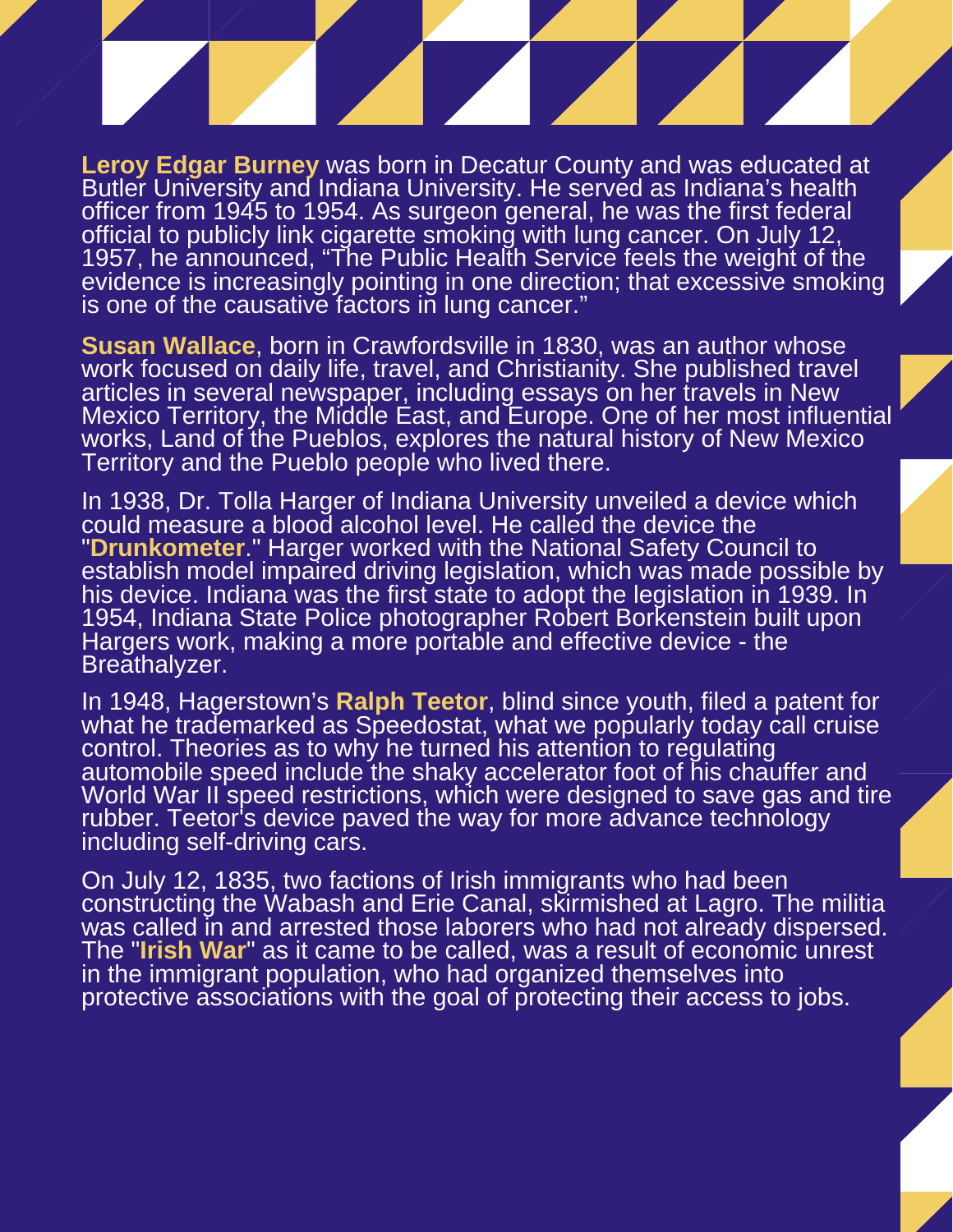Intrepid gay rights advocate **Gloria Frankel** (right) and her South Bend gay club, The Seahorse Cabaret, convinced the city to allow same-sex dancing, withstood police harassment, challenged regulations against LGBT individuals, and endured a firebombing. In the early 1990s, The Seahorse served as a site for free HIV testing and counseling, in an era when many LGBT people felt uncomfortable going to the health department. Frankel passed away in 2007 and the club closed shortly thereafter.

department. Frankel passed away in 2007 and the club closed shortly<br>thereafter.<br>In 1972, 10,000+ Americans of color attended the **National Black**<br>**Political Convention** in Gary. Delegates and attendees-comprised of Black Panthers, Socialists, Democrats, Re<br>hoped to craft a political strategy to advant<br>convention attracted the support of Rev. J<br>King, and Muhammad Ali. Despite tension convention produced a National Black Agenda, designed to extend the<br>movement beyond the convention.<br>Archaeologist and Johns Hopkins University graduate **Mary Ellingson**<br>worked ap and of the most important excavations in Gr In 1972, 10,000+ Americans of color attended the **National Black** Black Panthers, Socialists, Democrats, Republicans, and Nationalistshoped to craft a political strategy to advance black civil rights. The convention attracted the support of Rev. Jesse Jackson, Coretta Scott King, and Muhammad Ali. Despite tension over various issues the convention produced a National Black Agenda, designed to extend the movement beyond the convention.

World Wars. Her master's thesis resembled David Moder<br>Excavations at Olynthus, a seminal archaeological world Crecian life. An historian recently discovered Robinsor<br>passed it off as his own. In the 1960s. Ellingson taught Evansville and died in 1993, without ever getting credit for her work.<br> **Roberta West Nicholson** helped repeal prohibition in Indiana, founded worked on one of the most important excavations in Greece between the World Wars. Her master's thesis resembled David Moore Robinson's Excavations at Olynthus, a seminal archaeological work about ancient Grecian life. An historian recently discovered Robinson lifted her work and passed it off as his own. In the 1960s, Ellingson taught at the University of Evansville and died in 1993, without ever getting credit for her work.

which prohibited a woman from suing a man who had promised to wed,<br>but changed their minds. She felt that deriving money from emotional pain 'which prohibited a woman from suing a man who had promised to wed, went against reminist principles. Nicholson also fought for black<br>servicemen to be able to use the same amenities as their white Indy's first Planned Parenthood, and served as the only woman in the 1935-1936 state legislature. Legislators passed her Anti-Heart Balm Bill, went against feminist principles. Nicholson also fought for black counterparts during WW2

**Squirrel Migration**." While small emigrations are and happen yearly, migrations of this magnitude are far less common. While the causes of these incidents are not completely clear, many naturalists point out that<br>environmental pressure is a likely cause as they were in the midst of for scarcity. In both 1822 and 1845, central Indiana residents noticed a massive westward migration of gray squirrels, which has been labeled the "**Great** migrations of this magnitude are far less common. While the causes of environmental pressure is a likely cause as they were in the midst of food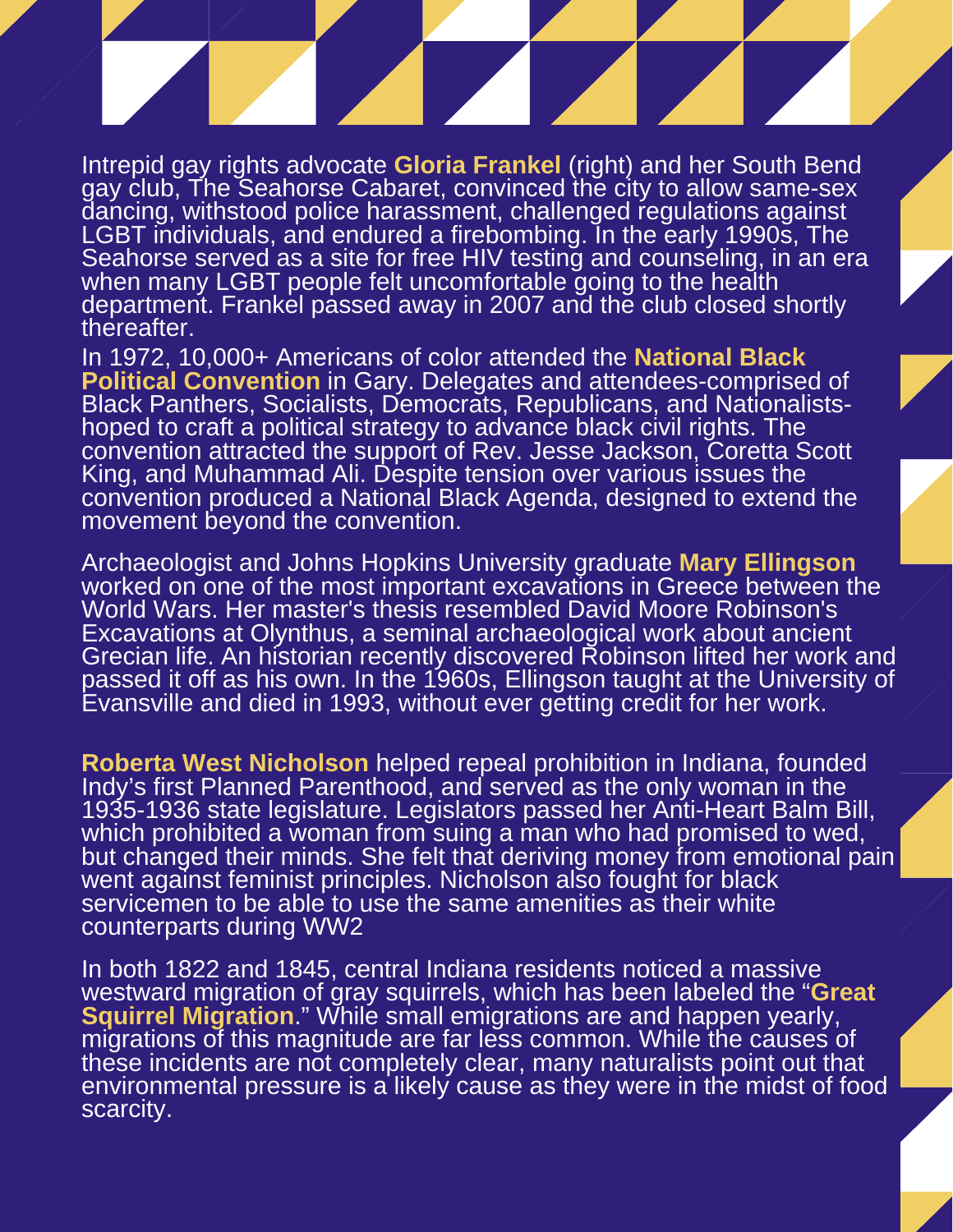Two years after fleeing enslavement in Kentucky, David Powell and his family were tracked down by their former enslaver, John Norris, at their Michigan home. As they were travelling through South Bend on their way back to Kentucky, the Powell's neighbors caught up with the family and Norris. In the "**South Bend Fugitive Slave Case**" that followed, it was argued that Norris failed to acquire the correct paperwork. The judge ruled in their favor and the Powells returned to their home in Michigan.

ruled in their favor and the Powells returned to their nome in Michigan.<br>In 1924, a **Sociedad Mutualista Benito Juárez** chapter was established<br>in Indiana Harbor by Chicano railroad workers. The mutualista provided<br>aroun i group insurance for sickness and accidents. Over the next lew decades,<br>as more Latinos migrated to the region to work in regional industries<br>including the steel mills, the society expanded its offerings from<br>specializing i In 1924, a **Sociedad Mutualista Benito Juárez** chapter was established group insurance for sickness and accidents. Over the next few decades, as more Latinos migrated to the region to work in regional industries including the steel mills, the society expanded its offerings from recreational events.

**Ida A. Husted Harper** was born in Fairfie<br>**Ida A. Husted Harper** was born in Fairfie<br>penning a column entitled "A Woman's O society in 1887. She directed public relations for the National American<br>Woman Suffrage Association in California. Prominent suffragist Susan I<br>Anthony solicited Harper to write a biography about her life and work.<br>Harper **Ida A. Husted Harper** was born in Fairfield. She wrote for newspapers, penning a column entitled "A Woman's Opinions" for the *Terre Haute Saturday Evening Mail*. She helped establish the state woman suffrage Woman Suffrage Association in California. Prominent suffragist Susan B. Anthony solicited Harper to write a biography about her life and work. Harper also published volumes for the *History of Woman Suffrage* series.

During<br>Sons of<br>uprisin conspirators petitioned for a wift of nabeas corpus. An Aphil 1866<br>Supreme Court decision ruled that civilians shall not be tried by military 'conspirators petitioned for a writ of habeas corpus. An April 1866 tribunals, freeing Milligan. During the Civil War, Huntington lawyer Lambdin P. Milligan joined the **Sons of Liberty**, which aided draft dodgers and supported armed uprising against Union efforts. In 1864, a military commission in Indianapolis tried and convicted civilian Milligan of treason and conspiracy. While awaiting execution in prison, Milligan and his co-

Hame, into which he was inducted in 1970. Frick is remembered for h<br>leadership, particularly when, in 1947, he threatened to ban St. Louis Cardinais players who war<br>sitting out games. Pioneering baseball executive **Ford Frick** was born in Wawaka. Frick covered the New York Yankees as a sportswriter before becoming president of the National League and commissioner of Major League Baseball. He spearheaded the effort to establish the Baseball Hall of Fame, into which he was inducted in 1970. Frick is remembered for his Cardinals players who wanted to protest Jackie Robinson's debut by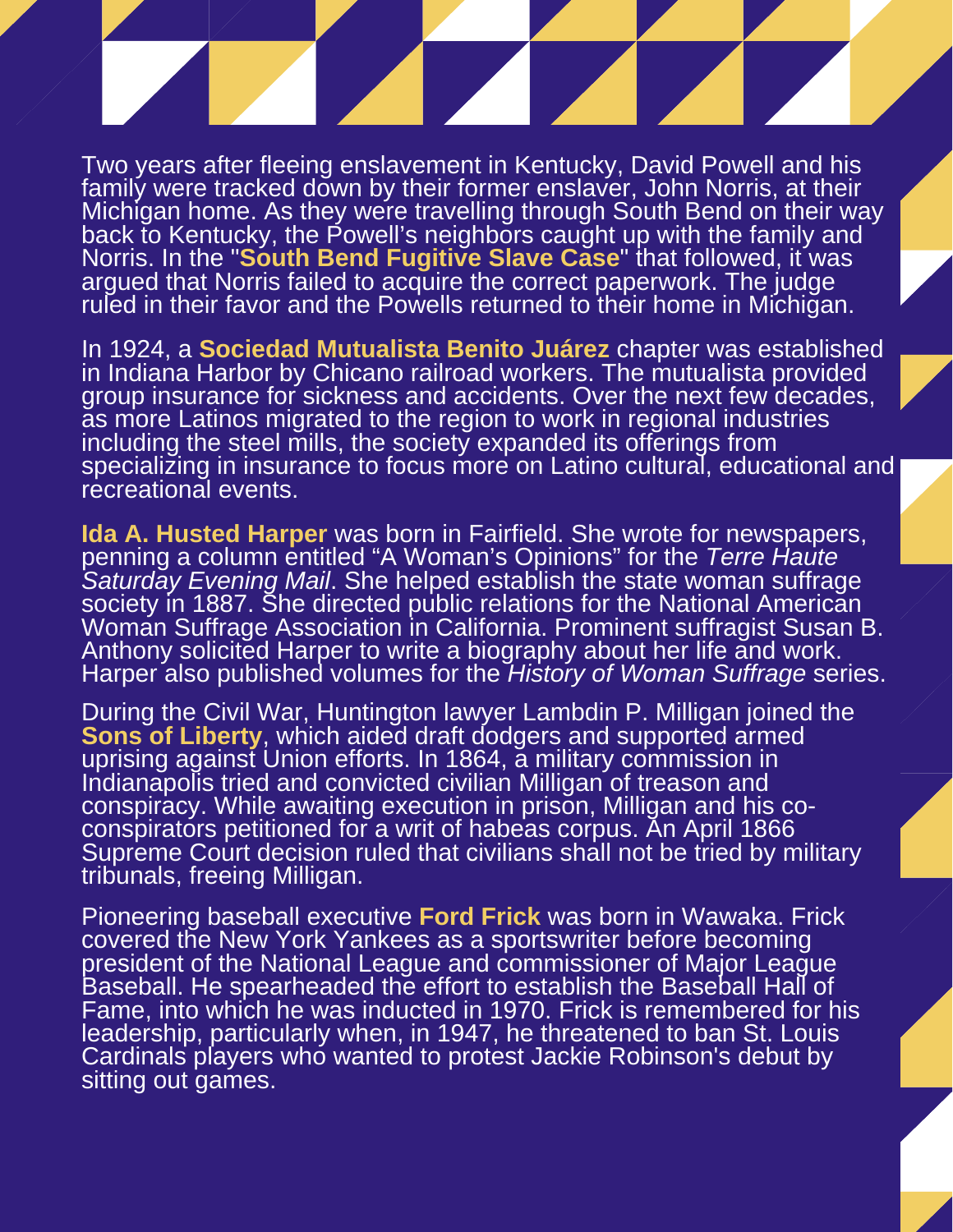and Chicago. By 1916, the notel we s<br>doors soon after.<br>**Alfred Kinsey** was a biologist and for<br>Research at ILL With funding from the The **Jersey European Hotel** in West Baden was an African American owned and operated hotel which was established for the accommodation of black visitors to the town. The prestigious West Baden Springs Hotel, like many establishments of the time, employed black waiters and cleaning staff but barred African Americans from staying in the hotel. The European Hotel welcomed visitors from Memphis, Louisville, St. Louis, and Chicago. By 1916, the hotel we struggling financially and closed its doors soon after.

National Research Council, he established<br>thousands of interviews with students and<br>about their sexual history. These interview<br>groundbreaking Sexual Behavior in the Hu *in the Human Female*, which helped usher in the "sexual revolution" of the<br>1960s and 1970s.<br>**J. Irwin Miller** served as chairman of the Cummins Engine Company. He **Alfred Kinsey** was a biologist and founder of the Institute for Sex Research at IU. With funding from the Rockefeller Foundation and National Research Council, he established the Institute and conducted thousands of interviews with students and residents of nearby states about their sexual history. These interviews resulted in Kinsey's groundbreaking *Sexual Behavior in the Human Male* and *Sexual Behavior in the Human Female*, which helped usher in the "sexual revolution" of the 1960s and 1970s.

grew the company from a local indiana business to an internationally<br>renowned Fortune 500 Company. Miller was a patron of modern<br>architecture and made his hometown Columbus a showcase for buildings<br>designed by famous archi preside<br>suppor<br>1964.<br>**Lames** grew the company from a local Indiana business to an internationally renowned Fortune 500 Company. Miller was a patron of modern architecture and made his hometown Columbus a showcase for buildings president of the National Council of Churches in 1960. In this role, he supported signature civil rights legislation including the Civil Rights Act of 1964.

In 1863 he assisted with the organization of the Indiana 28th United 'moved to Indianapolis and opened a "real estate and intelligence office." promoter for the Republican "party of Lincoln" to African American voters. **James Sidney Hinton** was born in 1834 to free black parents in Raleigh, North Carolina. The family settled in Terre Haute in 1848. In 1862, he States Colored Troop. Following the Civil War, Hinton served as a In 1880, Hinton was elected to represent Marion County in the House of Representatives, becoming the first African American legislator in Indiana.

Indiana, a lobbying organization, which she helped found. orace Julian Clarke, born in Centerville, was the durior of three related to her father, George Washington Julian's, life, and was a columnst for the multiple star from 1911 to 1929. She is credite<br>reviving the women's suffrage movement in Indiana, where she had become active in the national campaign for women's sumage in the earth.<br>twentieth century. She served as an officer in the Women's Franchise **Grace Julian Clarke**, born in Centerville, was the author of three books columnist for the Indianapolis Star from 1911 to 1929. She is credited with become active in the national campaign for women's suffrage in the early League and became the first president of the Legislative Council of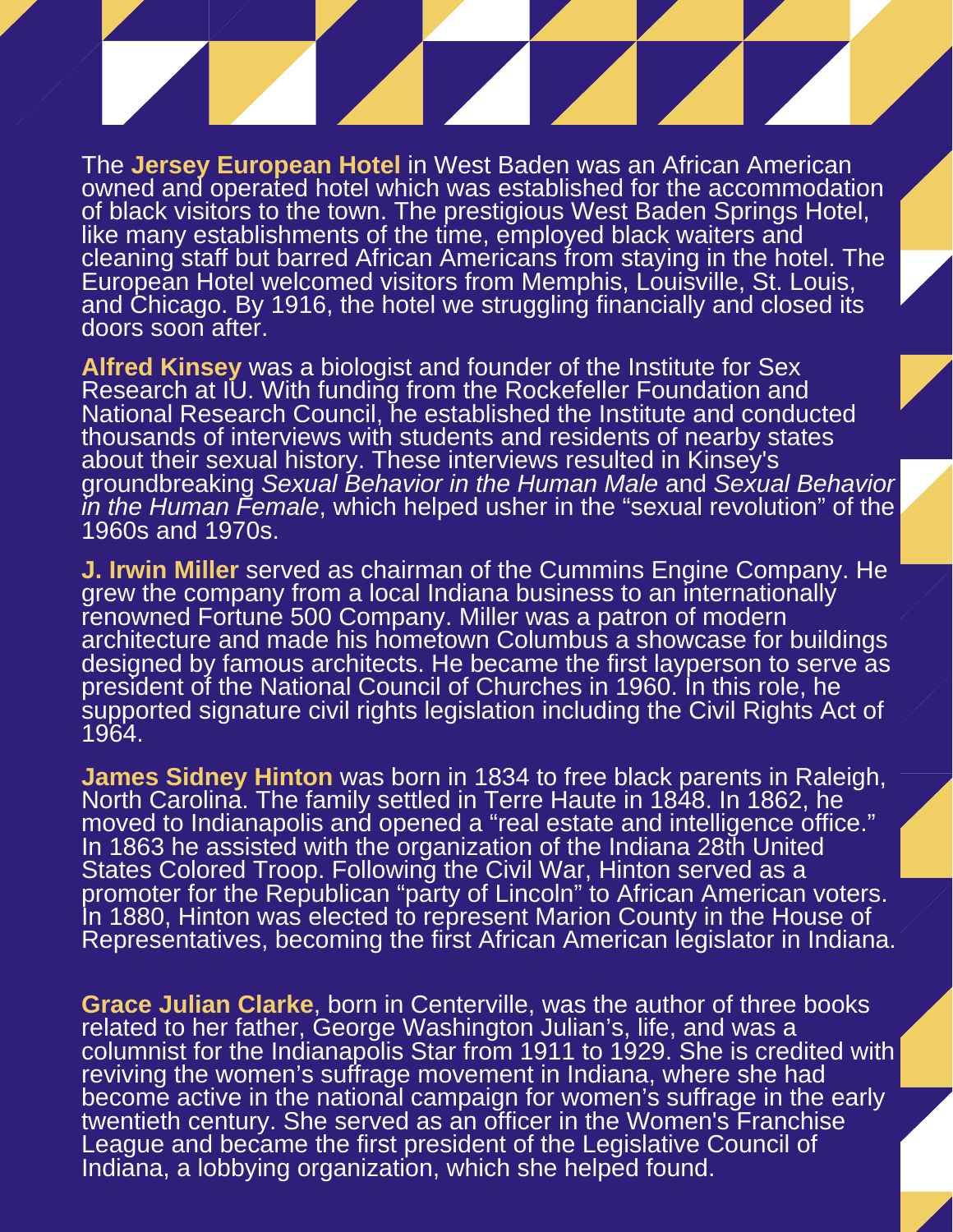**Louis Ludlow** of Connersville was a Democratic Indiana congressman who proposed a constitutional amendment early in 1938 requiring a national referendum on any U.S. declaration of war except in cases of direct attack. Ludlow was also a Washington correspondent for Indiana and Ohio newspapers and a member of the Congressional Press Galleries from 1901 to 1929.

At the beginning of the Civil War, **Sojourner Truth** came to Indiana to speak in support of the war. She spoke at the Angola Courthouse in Steuben County. Her appearance was disrupted by a drunken mob when threatened to ta She was called six times to appear before the courts, but was never convicted. This incident emphasized how divided public opinion was Indiana in 1861 as the Civil War broke out. speak in support of the war. She spoke at the Angola Courthouse in Steuben County. Her appearance was disrupted by a drunken mob which threatened to tar and feather her. She was arrested, tried and set free. convicted. This incident emphasized how divided public opinion was in Indiana in 1861 as the Civil War broke out.

**McCormick's Creek**, established in 1916, was Indiana's first state park.<br>Much of the infrastructure of the park was built by the Civilian<br>Conservation Corps during the New Deal era. The park entrance<br>gatebouse, former nat McCormick's Creek were listed on the National Register of Historic<br>Places in 1993.<br>Born in Switzerland in 1763. **Jean Jacques (John James) Dufour** Much of the infrastructure of the park was built by the Civilian Conservation Corps during the New Deal era. The park entrance gatehouse, former nature center*,* and a stone arch bridge over Places in 1993.

to the U.S. in 1796 to cultivate grapes for the production of wine. Dufour<br>established his first vineyard in Kentucky in the late 1700s. In 1802,<br>Congress passed an act allowing him to purchase 2,560 acres in the Oh<br>Valley treatise on viniculture: The American Vine-Dresser's Guide. Born in Switzerland in 1763, **Jean Jacques (John James) Dufour** came established his first vineyard in Kentucky in the late 1700s. In 1802, Congress passed an act allowing him to purchase 2,560 acres in the Ohio Valley on extended credit. Dufour and his family used this land to establish a colony and second vineyard in what would become present day Vevay, Switzerland County, Indiana. In 1826, he published a classic

Baseball Hall of Famer **Billy Herman** was born in New Albany in 1909.<br>He played for the Chicago Cubs (1931-1941) and the Brooklyn Dodgers Hoo. The appeared in 10 straight Air Star games He played for the Chicago Cubs (1931-1941) and the Brooklyn Dodgers (1941-1946), before wrapping up his playing career with the Boston Braves and Pittsburgh Pirates in 1947. In 1933, the second baseman became the all-time National League leader for putouts in a season with 466. He appeared in 10 straight All-Star games (1934-1943) and finished